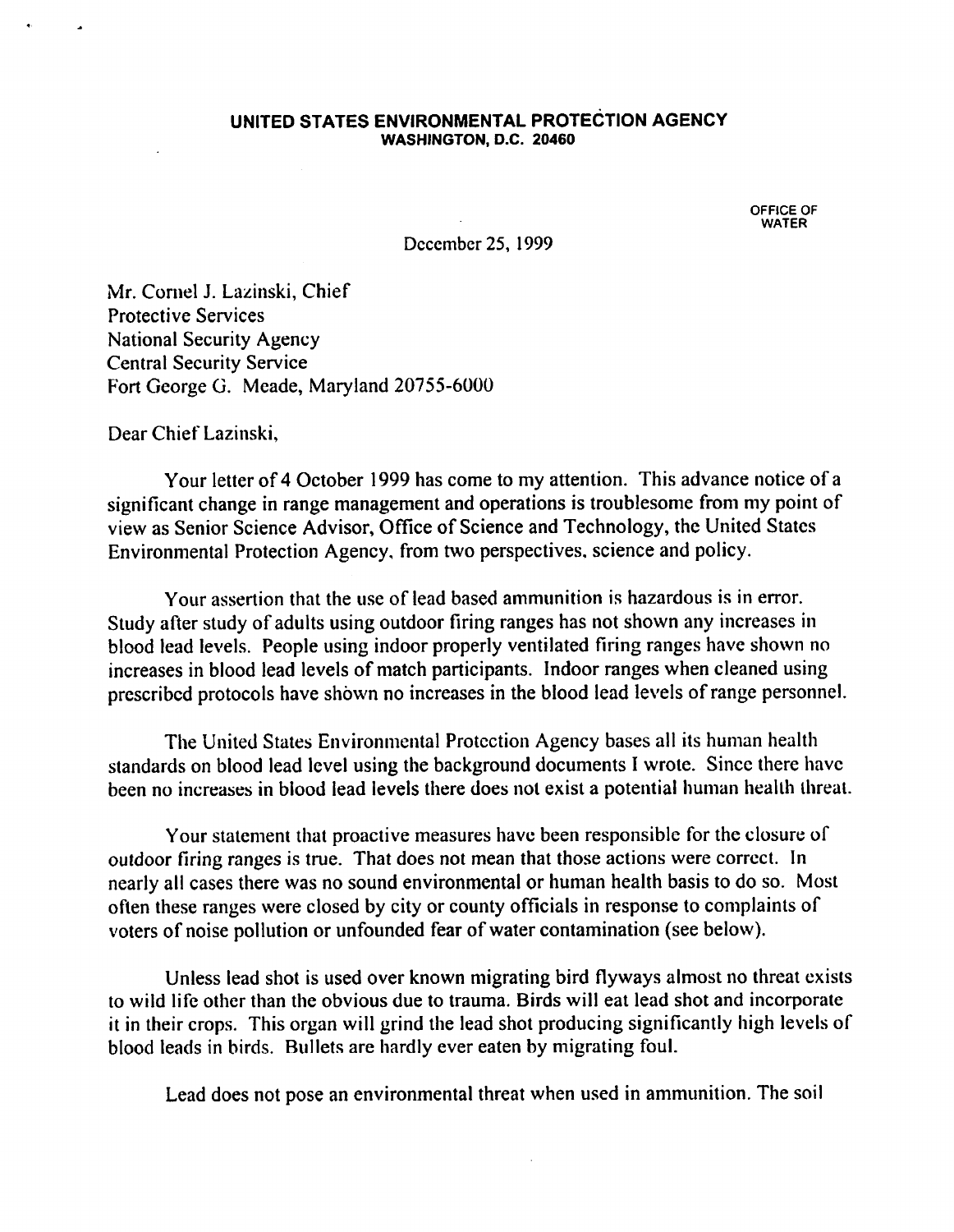serves as a repository that successively immobilizes it and progressively makes an insoluble material into other insoluble salts. Therefore, lead if left alone will become less and less mobile and less and less soluble. Disturbing lead only worsens a stable situation.

Imposing an expensive unneeded regulation on the personnel who use rifle and pistol ranges is both scientifically and morally wrong. Those Secret Service, police and national guard units must practice with the material they will use on the job, if they are to be effective in their on the job performance. As demonstrated below there are no scientific bases to require a change from the lead based ammunition currently in use. It is bad policy to base a regulation and/or guideline on feelings, environmental concerns, or political correctness. When taken to court they are almost always overturned and precious resources and time are needlessly wasted.

The United States Environmental Protection Agency spent seven million dollars preparing a comprehensive review of the health and environmental aspects of lead entitled Air Quality Criteria for Lead<sup>1</sup>. It is a four volume work (hence a-d). Volume II of IV concerns itself with the chemical and physical properties of lead. Chapter 6 explains in great detail the TRANSPORT AND TRANSFORMATION of lead once in the environment. Sections 6.2 through 6.4 discuss various aspects of lead in air. Section 6.5 Transformation and Transport in other Environmental Media has three subsections 6.5.1 Soil, 6.5.2 Water and 6.5.3 Vegetation Surfaces.

The idea of taking mitigating measures on the ranges at Fort G. Meade poses a great threat to the environment and to the workers involved. Once lead has impacted the earth it becomes part of the soil. "Most of it is retained by the soil and very little passes into the surface or ground water" (ibid., page 6-29).

The exact technical discussions state, "In the solid phase, metals may be incorporated in the crystalline structure of the parent rock material, into secondary clay minerals, or precipitated as *insoluble* organic or inorganic complexes" (ibid. Page 6-30emphasis added).

# SOIL

There are several processes that may occur at the soil surface. Lead immobilization is most highly correlated with organic chelation. Metallic lead once on the surface of the soil does not break down. Lead either chelates with fulvic and/or humic acids or forms the carbonate or Phosphate  $[PbCO, Pb<sub>1</sub>(PO<sub>4</sub>)<sub>2</sub>]$  all of which are nearly

<sup>&#</sup>x27;U.S. EPA 1986. Air Quality Criteria for Lead. Office of Reaearch and Development, Office of Health and Criteria Assessment, Environmental Criteria and Assessment Office, Research Triangle Park. EPA-600/8-83/028 a-dF.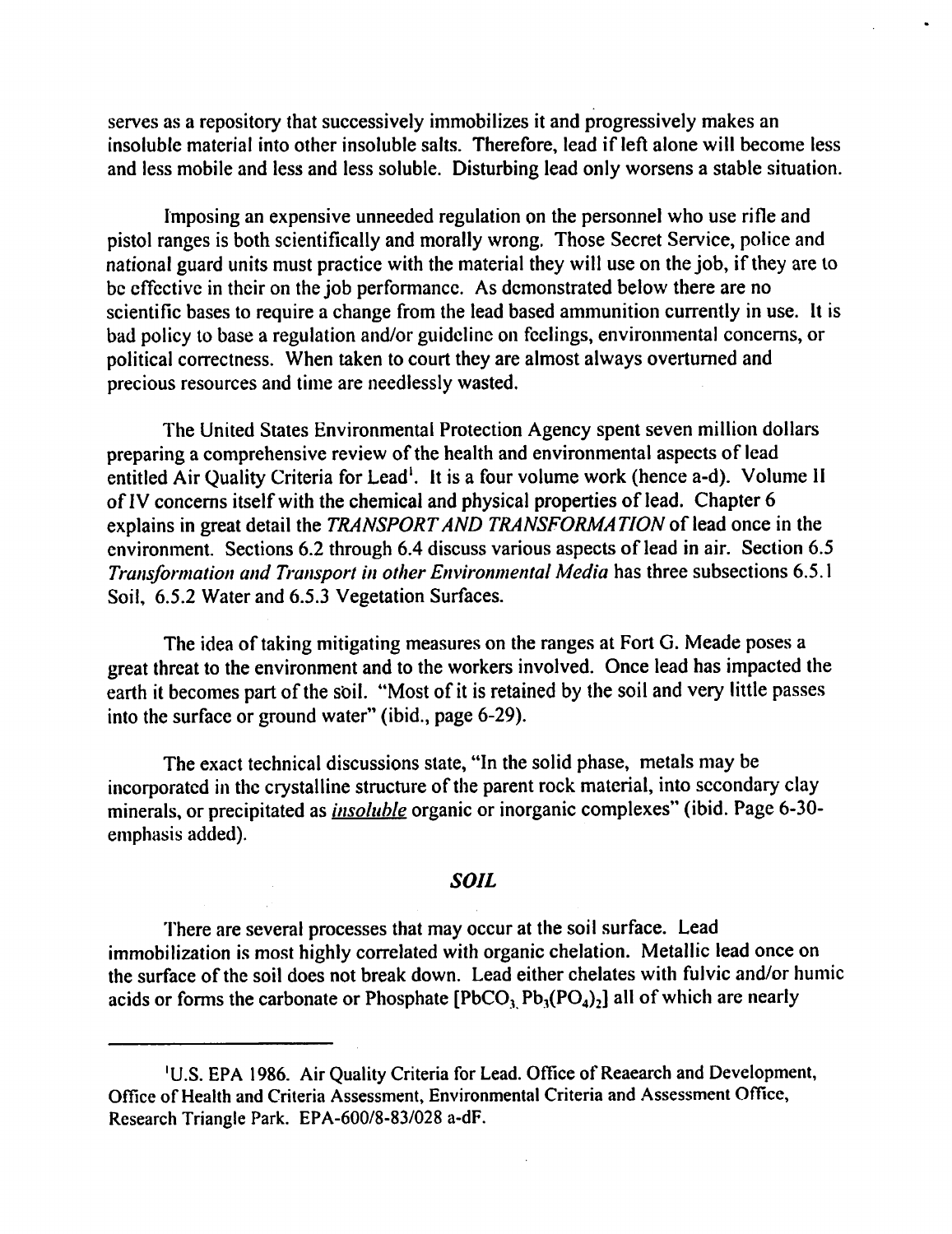insoluble. Lead simply does not pose an environmental or human hazard.

# **WATER**

"An outstanding characteristic of lead is its tendency to form compounds of low solubility with the major anions of natural water (ibid. Page 6-34)."

In water lead acts much the same as in soil rapidly settling on the bottom in the sediment. The solubility is directly related to the pH of the water. All of the same comments apply as do for soil. Most stream beds contain plentiful amounts of plant materials. Depending upon the rate of flow, lead chelates with the fulvic and/or humic acids. In acidic water that contains carbonates (so called hard water) lead carbonate forms, PbCO3. Corrosivity is a property of water that relates to the carbonic acid carbonate buffer capacity. That it how it is possible to have carbonate formation in high acidic waters. In those areas where there are relatively low levels of carbonates (so called soft water) the hydroxide of lead forms, Pb  $(OH<sub>2</sub>)$ . If the water has a basic pH and plentiful carbonates  $2PbCO<sub>3</sub>$  $Pb(OH)$ , may form.

All these reactions are temperature dependent. " The chemistry of lead in an aqueous solution is highly complex because the element can be found in a multiplicity of forms (ibid., page 6-34)." Theoretical calculated amounts of lead in ground and surface water "vary significantly from the theoretically calculated ones (ibid. Page 6-34)."

Based on the available science there is no justification for imposition of a no lead policy on Fort George Meade Ranges. The so called no lead ammunition was developed for indoor ranges in which sufficient ventilation could not be retrofitted to prevent significant lead contamination. These considerations do not apply to outdoor conditions or well ventilated indoor ranges.

Very truly yours,

William to Marcus

William L. Marcus, Ph.D., D.A.B.T. Senior Science Advisor Office of Science and Technology, 4301 401 'M' St., S.W.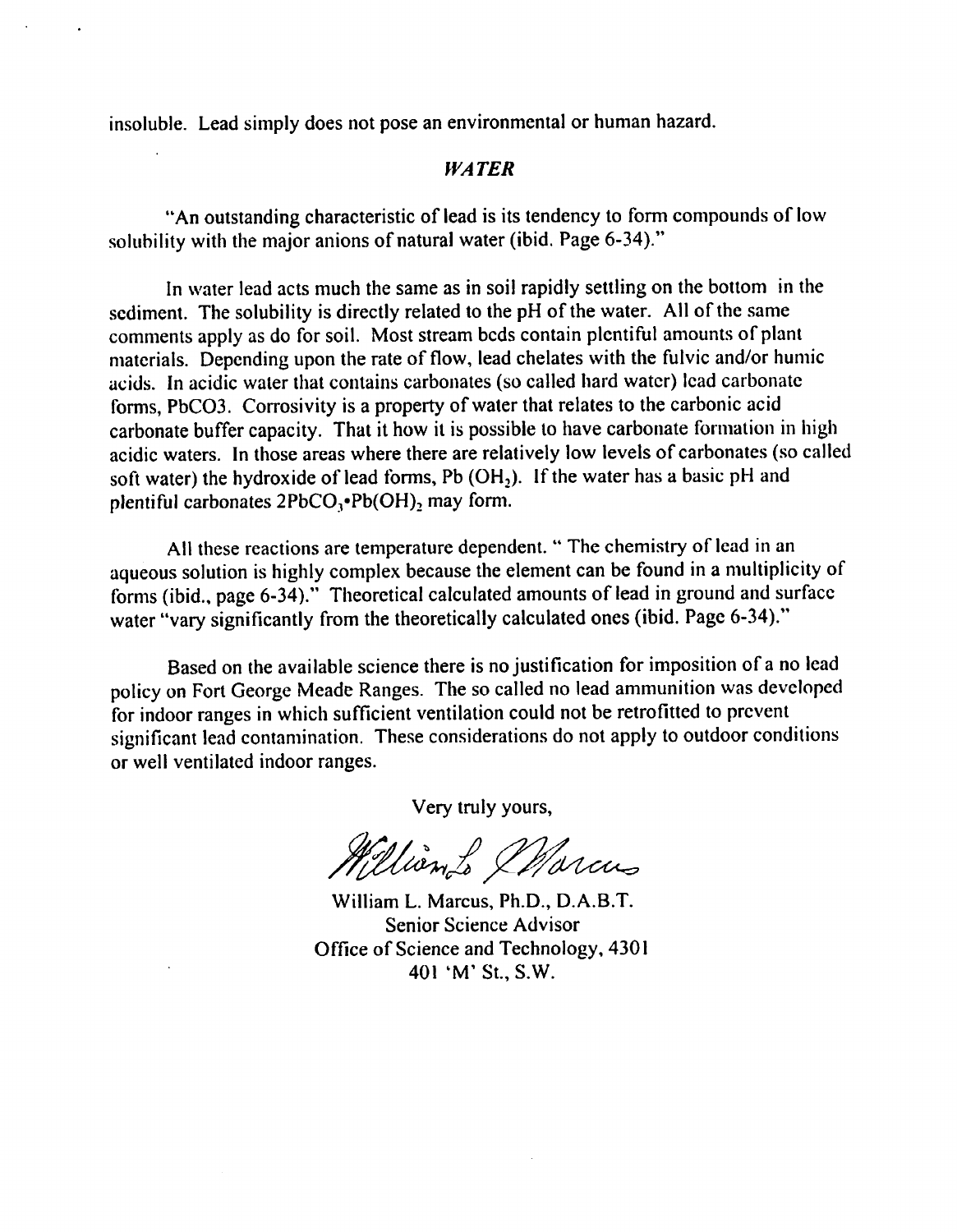

#### UNITED STATES ENVIRONMENTAL PROTECTION AGENCY WASHINGTON, D.C. 2046G

OFFICE OF WATER

September 25,2000

Mr. Cornel J. Lazinski, Chief Protective Services National Security Agency Central Security Service Fort George G. Meade, Maryland 20755-6000

Dear Mr. Cornel J. Lazinski.

Enclosed is a letter I sent to you on December 25, 1999. Since that time I have learned that studies have been conducted at different Civil War battle fields to determine the ability of lead to migrate through soils using expended nearly pure lead projectiles (mini balls) fired during that conflict.

The results confirmed EPA's' conclusions in the four volume study completed and published in 1986. The lead from these bullets fired in 1863 more than 130 years ago migrated less than one inch. The study performed at Gettysburg battle field showed the less than one inch migration and was in the limits of experimental error. It is possible that the lead found that was displaced at the time of impact and not as a result of leaching.

The idea of requiring a change from lead containing ammunition to lead free ammunition as a result of potential lead contamination is scientifically unsupportable. The conclusions in the December 25, 1999 letter mentioned above are borne out by actual field measurements and repeated below. Therefore they are factual and not a deductive exercise.

"Based on the available science there is no justification for imposition of a no lead policy on Fort George Meade Ranges. The so called no lead ammunition was developed for indoor ranges in which sufficient ventilation could not be retrofitted to prevent significant lead contamination. These considerations do not apply to outdoor conditions or well ventilated indoor ranges."

Very truly yours,

William Lo IMarcu

William L. Marcus, Ph.D., D.A.B.T. Senior Science Advisor Office of Science and Technology, 4301 401 'M'St., S.W.

<sup>&</sup>lt;sup>1</sup>U.S. EPA 1986. Air Quality Criteria for Lead. Office of Reaearch and Development, Office of Health and Criteria Assessment, Environmental Criteria and Assessment Office, Research Triangle Park. EPA-600/8-83/028 a-dF.